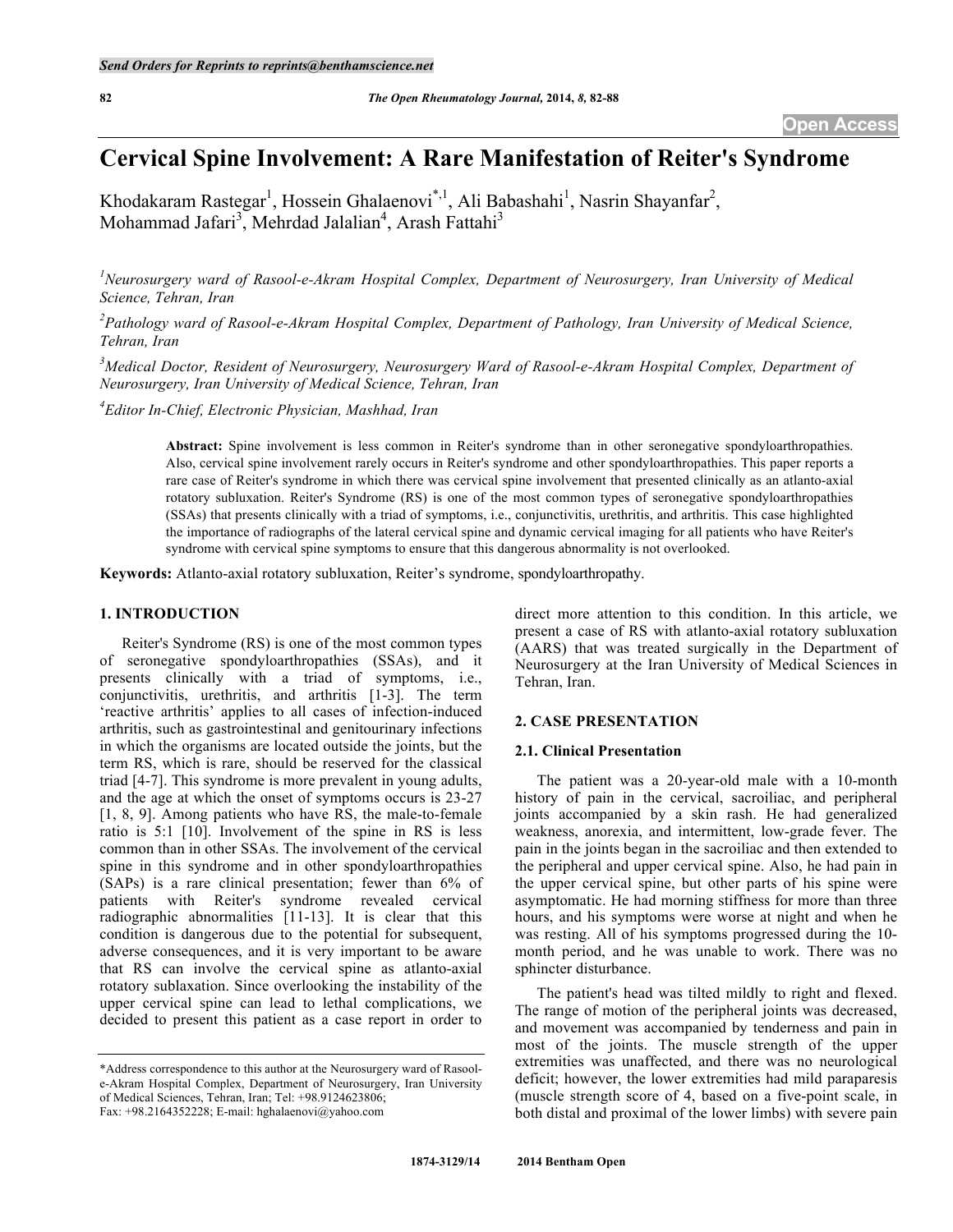#### *Cervical Spine Involvement: A Rare Manifestation of Reiter's Syndrome The Open Rheumatology Journal, 2014, Volume 8* **83**

associated with all movements (passive and active). There was no hyperreflexia or signs of upper motor neuron issues. Scaling erythematous skin lesions was detected on the extensor surfaces of the extremities (keratoderma blennorrhagica). The patient indicated that he had short-term, bilateral red eye and dysuria before his admission to the hospital. Sausage-form digits (dactylitis) were observed on both hands. He had nail involvement in the form of nail hyperkeratosis and onycholysis. Also, he had balanitis circinata (also known as circinate balanitis) that was manifested as annular dermatitis of the glans penis.

# **2.2. Past History**

The patient had a history of unsafe sexual contact with subsequent bloody and mucopurulent discharge from the penis and other symptoms of sexually-transmitted disease. The familial history of this patient was negative.

### **2.3. Laboratory Findings**

He underwent skin lesion biopsy that revealed psoriaform tissue reaction with intra-epidermal pustule formation, associated with keratoderma blennorrhagicum (Fig. **1**). There were some significant abnormal findings in his laboratory data, such as leukocytosis, thrombocytosis, elevated erythrocyte sedimentation rate (110) and C-reactive protein [24], urine pyorrhea, and positive HLA-B27. He had negative rheumatoid factor (RF) testing.



**Fig. (1).** Pathology revealed psoriaform tissue reaction with intraepidermal pustule formation, associated with keratoderma blennorrhagicum. Parakeratosis confluent (asterisk), spongiform pustules and micro-abscess (arrow heads), and Regular (psoriaform) acanthosis (arrows) are shown in the image.

# **2.4. Imaging**

The pelvic X-ray and MRI indicated the presence of bilateral sacroiliitis (Fig. **2a**, **b**). The cervical spine X-ray showed that there was a 27 mm anterior displacement of the cranio-atlantal complex on the axis (Fig. **3a**). The MRI of the

cervical spine with and without contrast indicated the presence of tearing of the transverse ligament accompanied by posterior displacement of the odontoid process (Fig. **3b**) and cervical cord compression from the left and C1 rotation to the right (Figs. **3c**, **d**). The anterior unilateral displacement of C1 on C2 was greater than 5 mm. Thus, the patient's AARS was grade 3 based on Fielding grading [14] and unilateral anterior based on the White and Panjabi classification [15]. Dynamic imaging showed that there was significant angulation in the atlantoaxial junction (Fig. **4a**, **b**).



Fig. (2a). Pelvic radiograph showing sacroiliitis.



**Fig. (2b).** MRI of the SI joint, T2 weighted sequence shows bilateral sacroiliitis.

#### **2.5. Surgical Intervention**

The patient underwent five pounds of traction with Gardner-Wells tongs in a neutral position. Because the dislocation of the upper cervical spine was reducible with traction (Fig. **5a-c**), we decided to perform open reduction surgery from the posterior, based on the diagnosis of AARS. Thus, before the patient was anesthetized, he was intubated and placed in a prone position with five pounds traction; the forces on all four limbs were rechecked, and he underwent generalized anesthesia. The intraoperative reduction was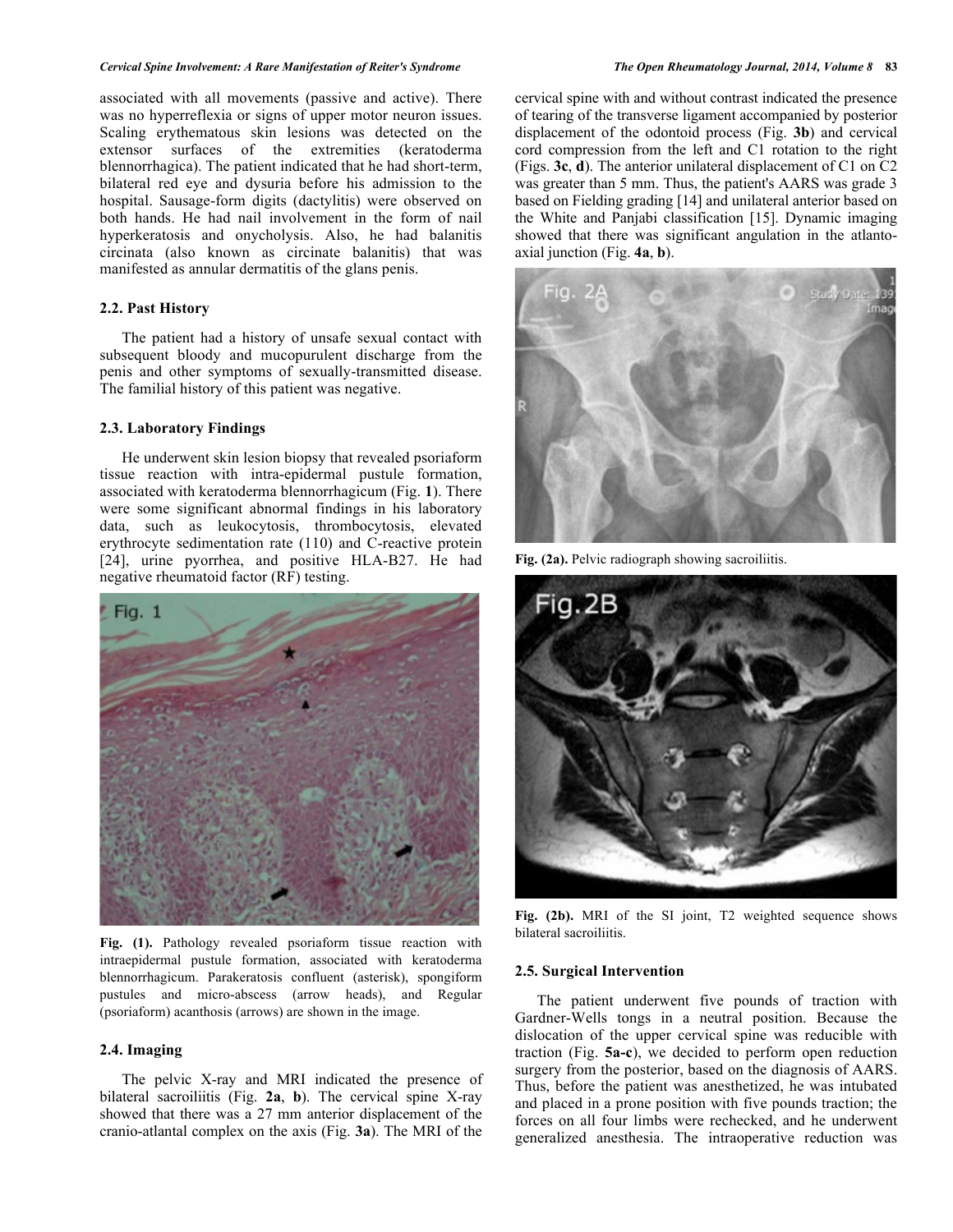

**Fig. (2c).** MRI of the SI joint, STIR sequence shows active inflammation in both SI joints.



**Fig. (3a).** Pre-operative odontoid view radiograph: Bilateral C1-C2 joint space and distance between odontoid process with medial border of C1 lateral mass, on both sides, appears asymmetric.



**Fig. (3b).** Pre-operative lateral radiograph showing significant cranio-atlantal anterior dislocation and angulation on the axis.



**Fig. (3c).** Pre-operative cervical MRI T2-weighted (sagittal view) showing significant reduction of the anterior-posterior diameter of the intra-canal space.



**Fig. (3d).** Preoperative cervical MRI T2-weighted (axial view) showing left and posterior displacement of dens and C1 rotation to right.

performed using a fluoroscopic guide. Then, C1 bilateral laminar hooks and C2 bilateral pedicular screws were placed and connected with rods; also, an autograft and allograft bone for fusion was added. Control imaging was obtained intraoperatively.

## **2.6. Follow-Up with the Patient**

Immediately after the operation and at the three-month follow-up examination, the patient had no neurological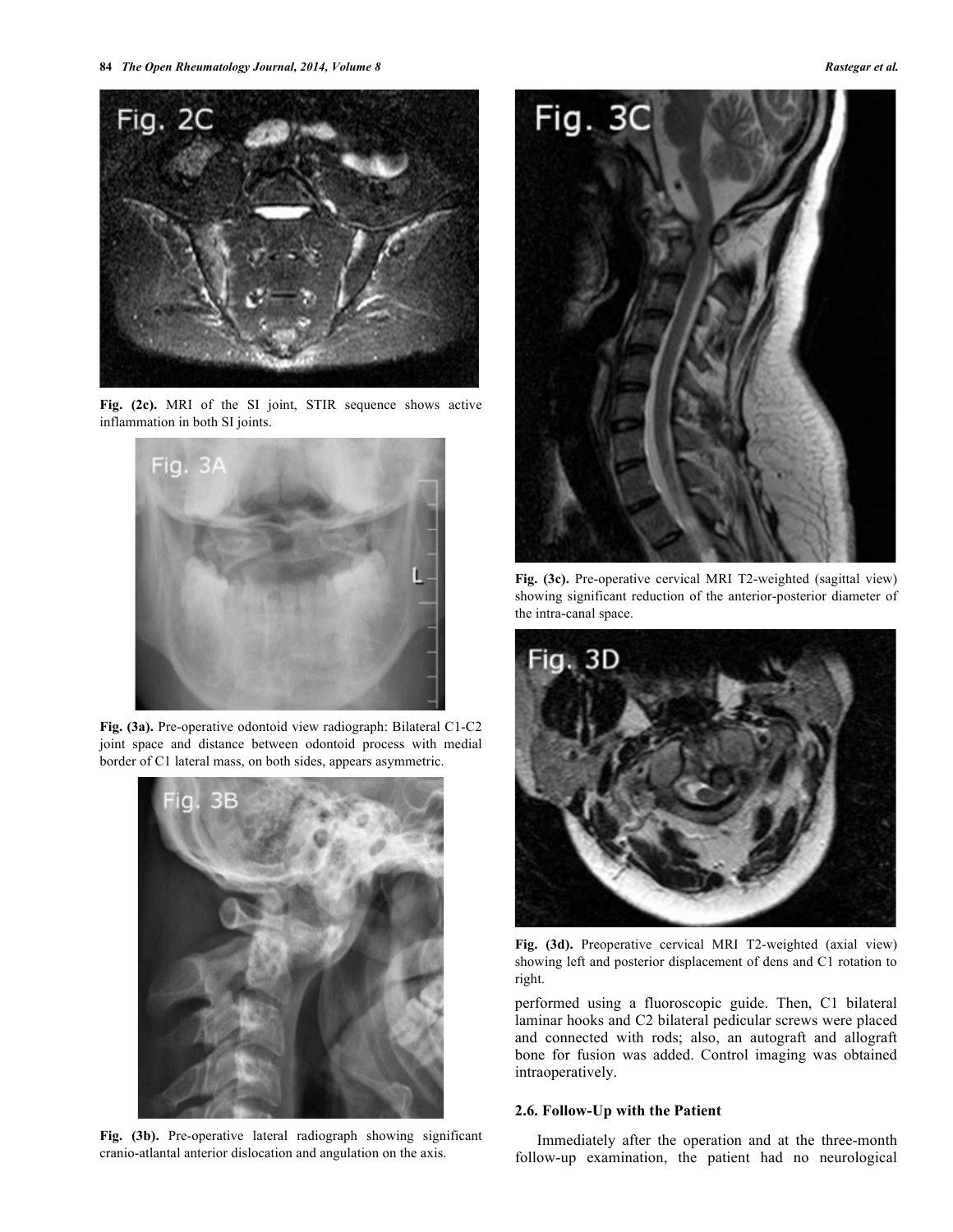# *Cervical Spine Involvement: A Rare Manifestation of Reiter's Syndrome The Open Rheumatology Journal, 2014, Volume 8* **85**

deficits, no instability or canal compromise in imaging (Fig. **6a-c**), and no cervical manifestation, except limited cervical rotation.



**Fig. (4a).** Dynamic imaging radiograph with significant angulation in the atlanto-axial junction on flexion view.



**Fig. (4b).** Dynamic imaging radiograph, extension view.



**Fig. (5a).** Cervical lateral radiograph obtained after traction with five-lb Gardner-Wells tongs: Post-traction PADI increased to 20 mm.



**Fig. (5b).** Cervical MRI obtained after traction with five-lb Gardner-Wells tongs (sagittal view): The reducibility of this pathology is shown.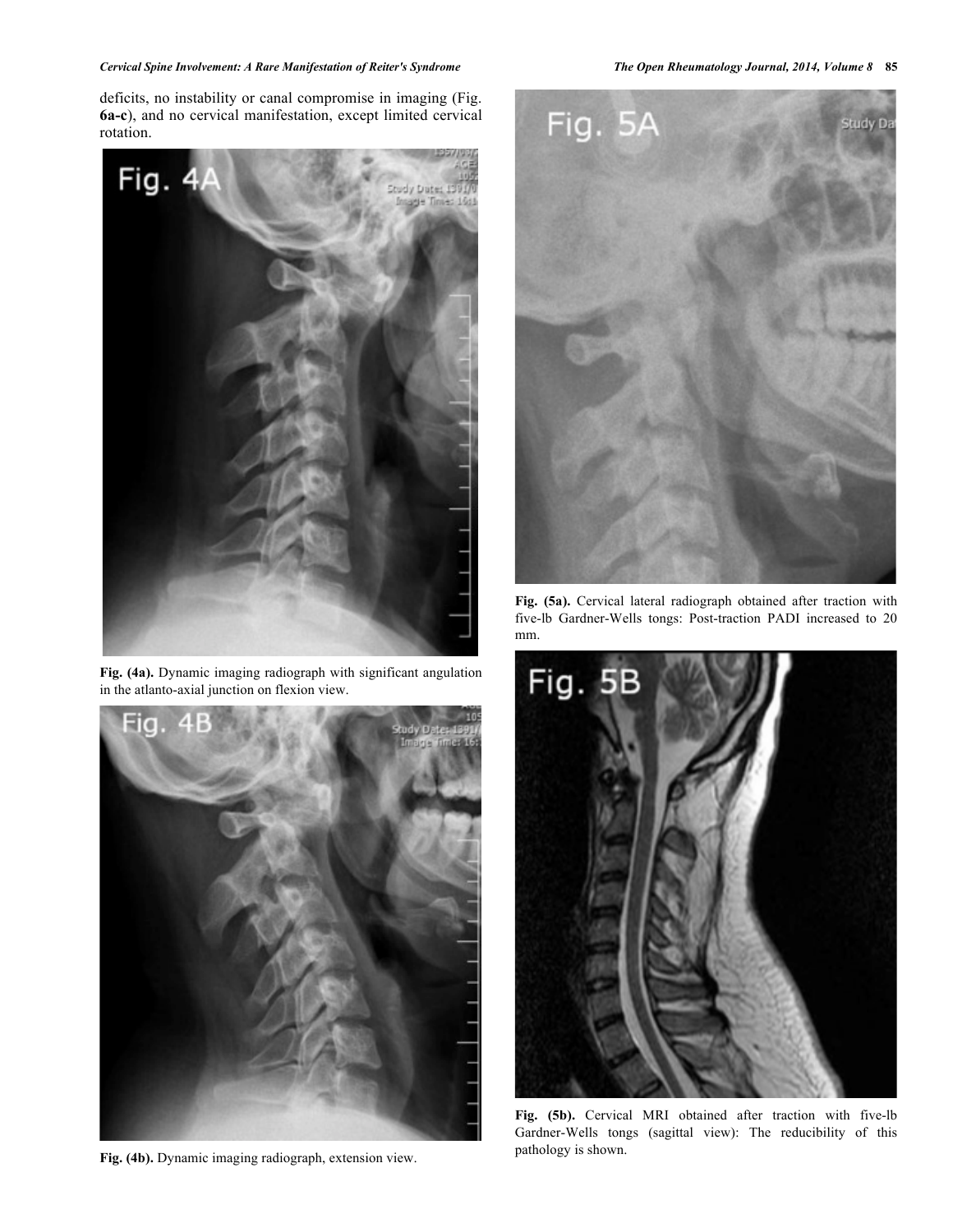

**Fig. (5c).** Cervical MRI (axial view): Shows the decreased compression of the cord.



**Fig. (6a).** Post-operative lateral radiograph. C1 bilateral laminar hooks and C2 bilateral pedicular screws were placed and connected with rods, as well with autograft and allograft bone for fusion.

# **3. DISCUSSION**

The SSAs are a group of inflammatory diseases that have presented with inflammatory back pain, enthesopathy and peripheral arthritis [16]. This group of diseases includes



**Fig. (6b).** Post-operative lateral flexion radiograph: Shows no displacement of the atlas on the axis.



**Fig. (6c).** Post-operative lateral extension radiograph.

ankylosing spondylitis (AS), psoriatic arthritis (PA), Reiter's Syndrome/Reactive Arthritis (RS), and the arthritis associated with inflammatory bowel diseases (IBDs). The patients with AS and IBDs have more prevalent spinal disease, as symmetrical and continuous fusion, but dactylitis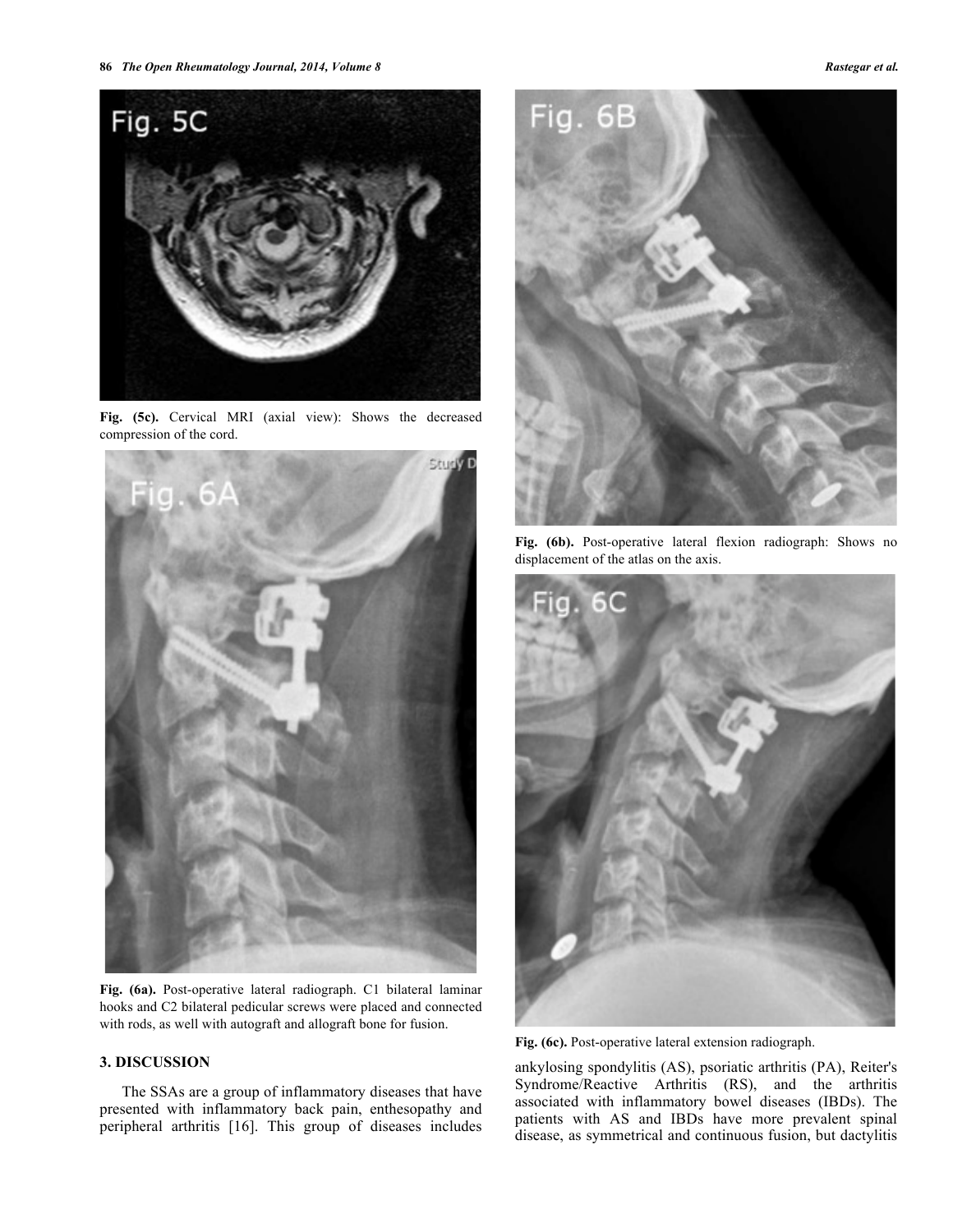and dermatologic manifestations are uncommon in these subtypes. The PA is associated with psoriasis that often precedes the arthritis symptoms, sometimes by many years; however, our patient had not any symptoms of psoriasis or inflammatory bowel disease, formerly. In other hand, keratoderma blennorrhgica is a characteristic skin lesion in RS that was found in our patient [17]. Reactive arthritis is a systematic reaction of the body's immune system to infection in another site in the body, and these infections commonly are urogenital or gastrointestinal infections. Our patient had a history of unsafe sexual contact. RS is a form of reactive arthritis that can develop at any age, but it occurs most often in young men [3, 8, 9]. The typical, classic, triad manifestation in the course of this syndrome is observed in only 55% of patients [1]. Our patient had no symptoms of uveitis during the course of disease, but he did have shortterm conjunctivitis.

Concerning the association SSAs with positive tests for HLA-B27, most people who have a positive test do not have these diseases, and some patients who do have one of the SSA diseases have negative tests for HLA-B27. Thus, this test cannot exclude or confirm these diseases [18]. But the patients with positive HLA-B27 have more severe and acute disease [19]. HLA-B27 is associated strongly with RS (60- 85%), but AS has a 90% association [20, 21]. For our patient, HLA-B27 was positive, and other acute-phase reactants were elevated. Based on criteria established by the European Spondyloarthropathy Study Group (ESSG) [22], our patient had morning stiffness longer than 30 minutes; inflammatory low-back pain; the onset of symptoms prior to age 40; improvement of pain with exercise; involvement of the peripheral joints, predominantly in the lower limbs; reduction in the range of motion in both active and passive movement; and the symptoms worse with rest. The patient had no positive familial history and no uveitis.

The AARS is referred to the increased rotational instability of the C1-C2 joint due to traumatic injury or, less common, ligamentous laxity. Ligamentous laxity can occur with many pathological conditions, such as congenital causes or acquired inflammatory involvement of the transverse ligament. This condition is more prevalent in children, but its overall incidence is very low [23]. A mean force of 84 kg is required to rupture the transverse ligament and, at least, 3-5 mm of anterior dislocation of C1 on C2 [24]. Thus, a serious, traumatic injury or transverse ligament weakness is necessary to produce this abnormal condition. Patients with AARS have painful cervical motions and torticollis [13, 25]. The prevalence of AARS in association with RS is rare, and this event is more unusual than it is with other SSAs [12]. It is clear that this condition is dangerous due to its potential subsequent consequences, if this condition is overlooked, it can result in hazardous events, even sudden death.

In the medical treatment of peripheral arthritis in these patients, disease-modifying, anti-rheumatic drugs (DMARDs), such as methotrexate and anti-TNFs including infliximab, are recommended [26, 27]; however, when there is involvement of the axial spine, anti-TNF therapy has proven to be more effective than the use of DMARDs [28]. The selection of surgical therapy or conservative therapy for RS atlanto-axial involvement depends on the presence of intractable cervical pain, significant dislocation of the atlas

on the axis, decreased space around the cord in the craniocervical junction, significant instability indicated by dynamic imaging, transverse ligament tearing shown by an MRI, nonreducible dislocation with traction, and neurological deficit in physical examination [13, 25, 29-31]. If the posterior atlanto-dental interval (PADI) is less than 14 mm on the Xray of the lateral cervical flexion (9 mm in our patient) or the space around the cord is less than 13 mm based on MRI (8 mm in our patient), arthrodesis is recommend even if the patient is asymptomatic (prophylactic surgery) [30]. Our patient did not have transverse ligament tearing or any neurological deficits, and the abnormality was reducible with traction. However, because of its very low PADI and the narrow space around the cord, we decided to repair his C1- C2 complex with posterior instrumentation and fusion.

Although, RS is an inflammatory disease with rare cervical involvement, such as atlanto-axial subluxation, keep in mind that this association, as one of conditions that can be manifested with cervical pain and, in some cases, with torticoli, can ensure that we do not overlook any such involvement. Thus, lateral radiographs of the cervical spine and dynamic cervical imaging are recommended for all patients with RS who have symptoms associated with the cervical spine [32].

# **CONCLUSION**

We presented a case of RS accompanied with atlantoaxial rotatory subluxation, which occurs rarely, thus emphasizing the importance of this case. Again, this rare condition can be lethal if it is overlooked and not treated appropriately. This case reminds us to obtain lateral cervical spine radiographs and dynamic cervical X-rays for all patients with RS and symptoms that are associated with the cervical spine.

#### **CONFLICT OF INTEREST**

The authors confirm that this article content has no conflict of interest.

# **ACKNOWLEDGEMENTS**

The authors gratefully thank Dr. Maziar Azar (Head of Department of Neurosurgery, Iran University of Medical Science) for his scientific support for this study.

#### **REFERENCES**

- [1] Asauliuk IK, Zamkovaia NV, Skripets A. [Reiter disease: clinical manifestations and diagnostic criteria]. Lik Sprava 2001; 3; 94-9. Pubmed PMID: 11560042.
- [2] Toivanen A. Managing reactive arthritis. Rheumatology (Oxford) 2000; 39(2): 117-9.
- [3] Wu IB, Schwartz RA. Reiter's syndrome: the classic triad and more. J Am Acad Dermatol 2008; 59(1): 113-21.
- [4] Keat A. Reiter's syndrome and reactive arthritis in perspective. N Engl J Med 1983; 309(26): 1606-15.
- [5] Michet CJ, Machado EB, Ballard DJ, McKenna CH. Epidemiology of Reiter's syndrome in Rochester, Minnesota: 1950-1980. Arthritis Rheum 1988; 31(3): 428-31.
- [6] Iliopoulos A, Karras D, Ioakimidis D, *et al*. Change in the epidemiology of Reiter's syndrome (reactive arthritis) in the post-AIDS era? An analysis of cases appearing in the Greek Army. J Rheumatol 1995; 22(2): 252-4.